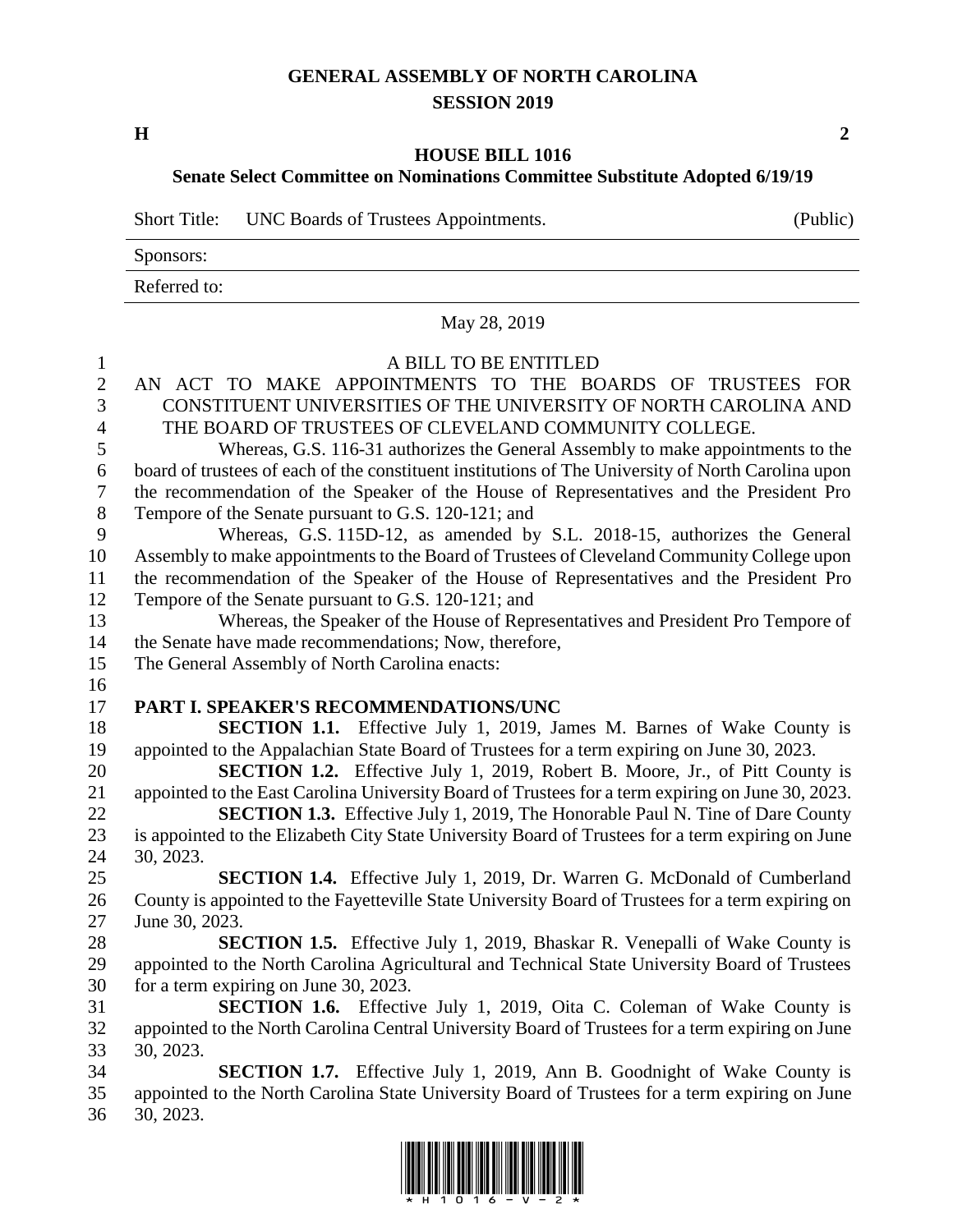|                          | <b>General Assembly Of North Carolina</b><br><b>Session 2019</b>                                  |
|--------------------------|---------------------------------------------------------------------------------------------------|
| $\mathbf{1}$             | <b>SECTION 1.8.</b> Effective July 1, 2019, The Honorable Wilma M. Sherrill of                    |
| $\mathbf{2}$             | Buncombe County is appointed to the University of North Carolina at Asheville Board of            |
| 3                        | Trustees for a term expiring on June 30, 2023.                                                    |
| $\overline{\mathcal{A}}$ | <b>SECTION 1.9.</b> Effective July 1, 2019, Carlos E. Sanchez of Mecklenburg County is            |
| 5                        | appointed to the University of North Carolina at Charlotte Board of Trustees for a term expiring  |
| 6                        | on June 30, 2023.                                                                                 |
| $\boldsymbol{7}$         | <b>SECTION 1.10.</b> Effective July 1, 2019, Ralph W. Meekins, Sr., of Cleveland County           |
| $8\phantom{1}$           | is appointed to the University of North Carolina at Chapel Hill Board of Trustees for a term      |
| 9                        | expiring on June 30, 2023.                                                                        |
| 10                       | <b>SECTION 1.11.</b> Effective July 1, 2019, Betsy S. Oakley of Guilford County is                |
| 11                       | appointed to the University of North Carolina at Greensboro Board of Trustees for a term          |
| 12                       | expiring on June 30, 2023.                                                                        |
| 13                       | SECTION 1.12. Effective July 1, 2019, Edward K. Brooks of Robeson County is                       |
| 14                       | appointed to the University of North Carolina at Pembroke Board of Trustees for a term expiring   |
| 15                       | on June 30, 2023.                                                                                 |
| 16                       | <b>SECTION 1.13.</b> Effective July 1, 2019, Haywood Edwin "Woody" White, III, of                 |
| 17                       | New Hanover County is reappointed to the University of North Carolina at Wilmington Board         |
| 18                       | of Trustees for a term expiring on June 30, 2023.                                                 |
| 19                       | <b>SECTION 1.14.</b> Effective July 1, 2019, J. Phillip Horne of Pitt County is appointed         |
| 20                       | to the University of North Carolina School of the Arts Board of Trustees for a term expiring on   |
| 21                       | June 30, 2023.                                                                                    |
| 22                       | <b>SECTION 1.15.</b> Effective July 1, 2019, Timothy W. Haskett of Cleveland County               |
| 23                       | is appointed to the Western Carolina University Board of Trustees for a term expiring on June     |
| 24                       | 30, 2023.                                                                                         |
| 25                       | <b>SECTION 1.16.</b> Effective July 1, 2019, Brent D. Moore of Guilford County is                 |
| 26                       | appointed to the Winston-Salem State University Board of Trustees for a term expiring on          |
| 27                       | November 30, 2023.                                                                                |
| 28                       |                                                                                                   |
| 29                       | PART II. PRESIDENT PRO TEMPORE'S RECOMMENDATIONS/UNC                                              |
| 30                       | SECTION 2.1. Effective July 1, 2019, Kimberly M. Shepherd of Ashe County is                       |
| 31                       | appointed to the Appalachian State University Board of Trustees for a term expiring on June 30,   |
| 32                       | 2023.                                                                                             |
| 33                       | <b>SECTION 2.1A.</b> Effective July 1, 2019, Thomas J. Segrave of Lenoir County is                |
| 34                       | appointed to the East Carolina University Board of Trustees for a term expiring on June 30, 2023. |
| 35                       | <b>SECTION 2.2.</b> Effective July 1, 2019, Jan King Robinson of Pasquotank County is             |
| 36                       | appointed to the Elizabeth City State University Board of Trustees for a term expiring on June    |
| 37                       | 30, 2023.                                                                                         |
| 38                       | <b>SECTION 2.3.</b> Effective July 1, 2019, Harvey Allen, Jr., of Cumberland County is            |
| 39                       | reappointed to the Fayetteville State University Board of Trustees for a term expiring on June    |
| 40                       | 30, 2023.                                                                                         |
| 41                       | <b>SECTION 2.4.</b> Effective July 1, 2019, Mark Copeland of Dallas County, Texas is              |
| 42                       | appointed to the North Carolina Agricultural and Technical State University Board of Trustees     |
| 43                       | for a term expiring on June 30, 2023.                                                             |
| 44                       | <b>SECTION 2.5.</b> Effective July 1, 2019, Roderick Allison of Granville County is               |
| 45                       | appointed to the North Carolina Central University Board of Trustees for a term expiring on June  |
| 46                       | 30, 2023.                                                                                         |
| 47                       | <b>SECTION 2.6.</b> Effective July 1, 2019, Jimmy Clark of Guilford County is appointed           |
| 48                       | to the North Carolina State University Board of Trustees for a term expiring on June 30, 2023.    |
| 49                       | <b>SECTION 2.7.</b> Effective July 1, 2019, Peter Heckman of Buncombe County is                   |
| 50                       | appointed to the University of North Carolina at Asheville Board of Trustees for a term expiring  |
| 51                       | on June 30, 2023.                                                                                 |